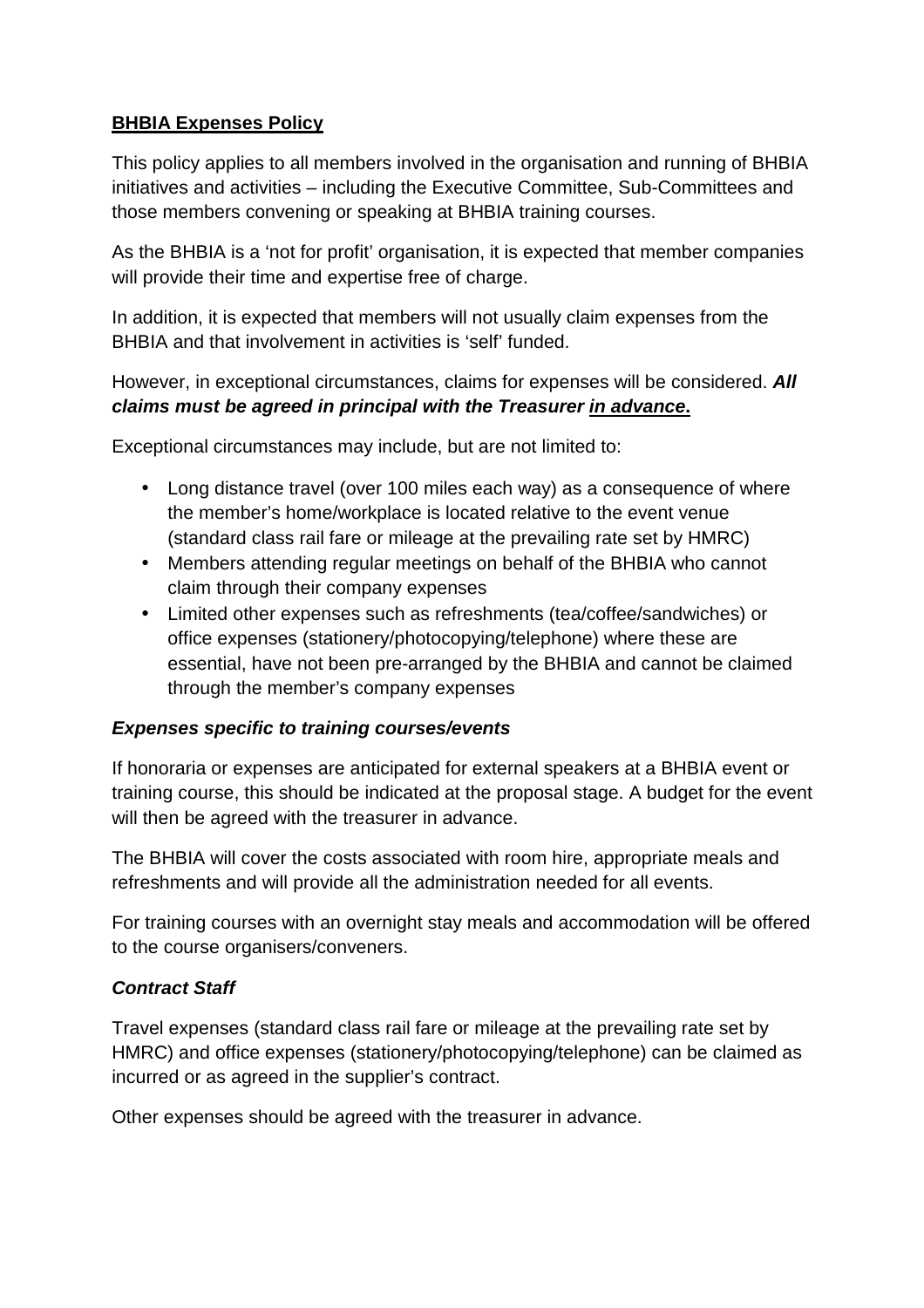### **How to Claim Expenses**

In order to claim expenses, please complete the form below showing expenses incurred supported by original receipts (or scanned copies) or other suitable proof of expense.

All expenses should be clearly outlined on the form describing each expense and reasons for it, the date and the amount.

All expense claims must be submitted within 1 month of the expense being incurred.

Expenses incurred in August and September of any year should be claimed, wherever possible prior to  $30<sup>th</sup>$  September of that year.

BHBIA's preferred method of payment is by BACS so please include your bank details on the form if possible.

Expense forms and supporting receipts should be sent to BHBIA, Ground Floor, 4 Victoria Square, St Albans, Herts AL1 3TF or via email admin@bhbia.org.uk